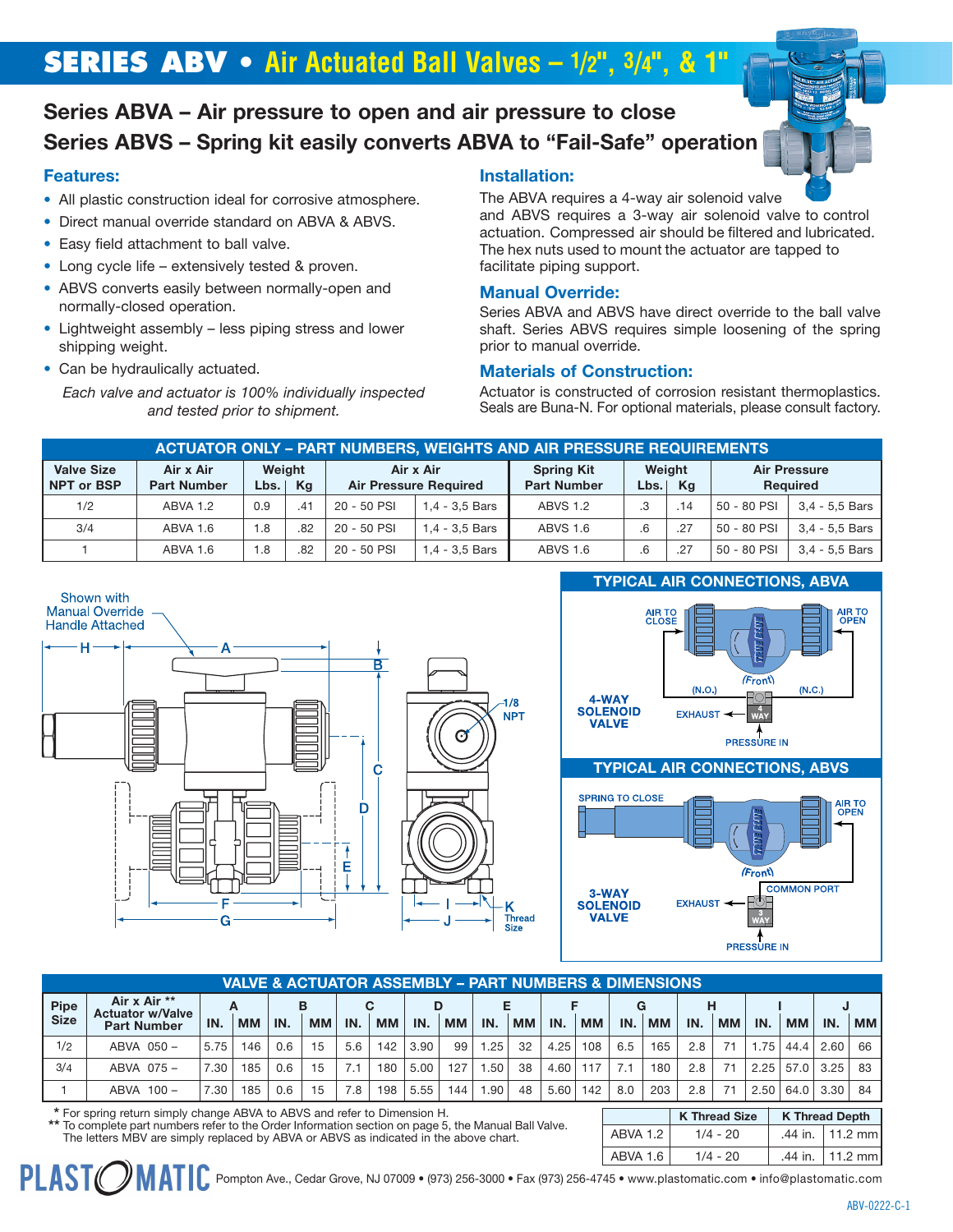# **SERIES ABR • Air Actuated Ball Valves – 11/4", 11/2", & 2"**

# **Series ABRA – Air pressure to open and air pressure to close Series ABRS – Spring return model for normally-closed or normally-open operation**

**Series ABMS – Spring return model with manual override**

# **Features:**

- All plastic construction ideal for corrosive atmosphere.
- Manual override standard on ABRA & ABMS.
- Easy field attachment to ball valve.
- Long cycle life extensively tested & proven.
- ABRS and ABMS can be converted between normally-closed and normally-open.
- Lightweight assembly less piping stress and lower shipping weight.
- Can be hydraulically actuated.

*Each valve and actuator is 100% individually inspected and tested prior to shipment.*

# **Installation:**

The ABRA requires a 4-way air solenoid valve and ABRS and ABMS require a 3-way air solenoid valve to control actuation. Compressed air should be filtered and lubricated. The hex nuts used to mount the actuator are tapped to facilitate piping support.

#### **Manual Override:**

Series ABRA has direct override to the ball valve shaft. Series ABRS has no manual override. Series ABMS is a springreturn model with direct override to the ball valve shaft.

## **Materials of Construction:**

Actuator is constructed of corrosion resistant thermoplastics. Seals are Buna-N. For optional materials, please consult factory.

| <b>ACTUATOR ONLY - PART NUMBERS, WEIGHTS AND AIR PRESSURE REQUIREMENTS</b> |                                      |                       |                |      |               |                                                                                            |                            |         |  |  |  |  |
|----------------------------------------------------------------------------|--------------------------------------|-----------------------|----------------|------|---------------|--------------------------------------------------------------------------------------------|----------------------------|---------|--|--|--|--|
| <b>Valve Size</b><br>NPT or BSP                                            | <b>Actuator Type</b>                 | Part<br><b>Number</b> | Weight<br>Lbs. | ka   |               | <b>Pressure</b><br>Requirement                                                             | Maximum<br>Pressure @ 75°F |         |  |  |  |  |
| <b>ALL</b><br>$11/4$ ", $11/2$ "<br>&2"                                    | Air x Air with Manual Override       | ABRA                  | .5             | 0.7  | $30 - 50$ PSI | 2.1 - 3.5 BAR                                                                              | 80 PSI                     | 5.5 BAR |  |  |  |  |
|                                                                            | Air x Spring without Manual Override | <b>ABRS</b>           | 2.5            | . 1  | 60 - 80 PSI   | $4.1 - 5.5$ BAR                                                                            | 80 PSI                     | 5.5 BAR |  |  |  |  |
| <b>BALL VALVES</b>                                                         | Air x Spring with Manual Override    | <b>ABMS</b>           | 3.5            | i .6 | 60 - 80 PSI   | $4.1 - 5.5$ BAR                                                                            | 80 PSI                     | 5.5 BAR |  |  |  |  |
|                                                                            | $M = 10000$                          |                       |                |      |               | A DOC/A DMC although the conseller also a direct formation that and measured the angles of |                            |         |  |  |  |  |

Maximum Ambient Temperature 120°F (49°C) ABRS/ABMS shipped "normally-closed". They can be ordered "normally-open".

# **Part Numbers to order Air x Air Actuator with Valve:**

For 11/4" pipe size the part # is ABRA125...; 11/2" is ABRA150...; 2" is ABRA200…; to complete the part numbers refer to the "Order Information" section on page 5, Manual Ball Valves. The letters MBV are simply replaced by ABRA (Air x Air), ABRS (Air x Spring) or ABMS (Air x Spring with manual override) as indicated.



**PLASTO** 





1384 Pompton Ave., Cedar Grove, NJ 07009 • (973) 256-3000 • Fax (973) 256-4745 • www.plastomatic.com • info@plastomatic.com